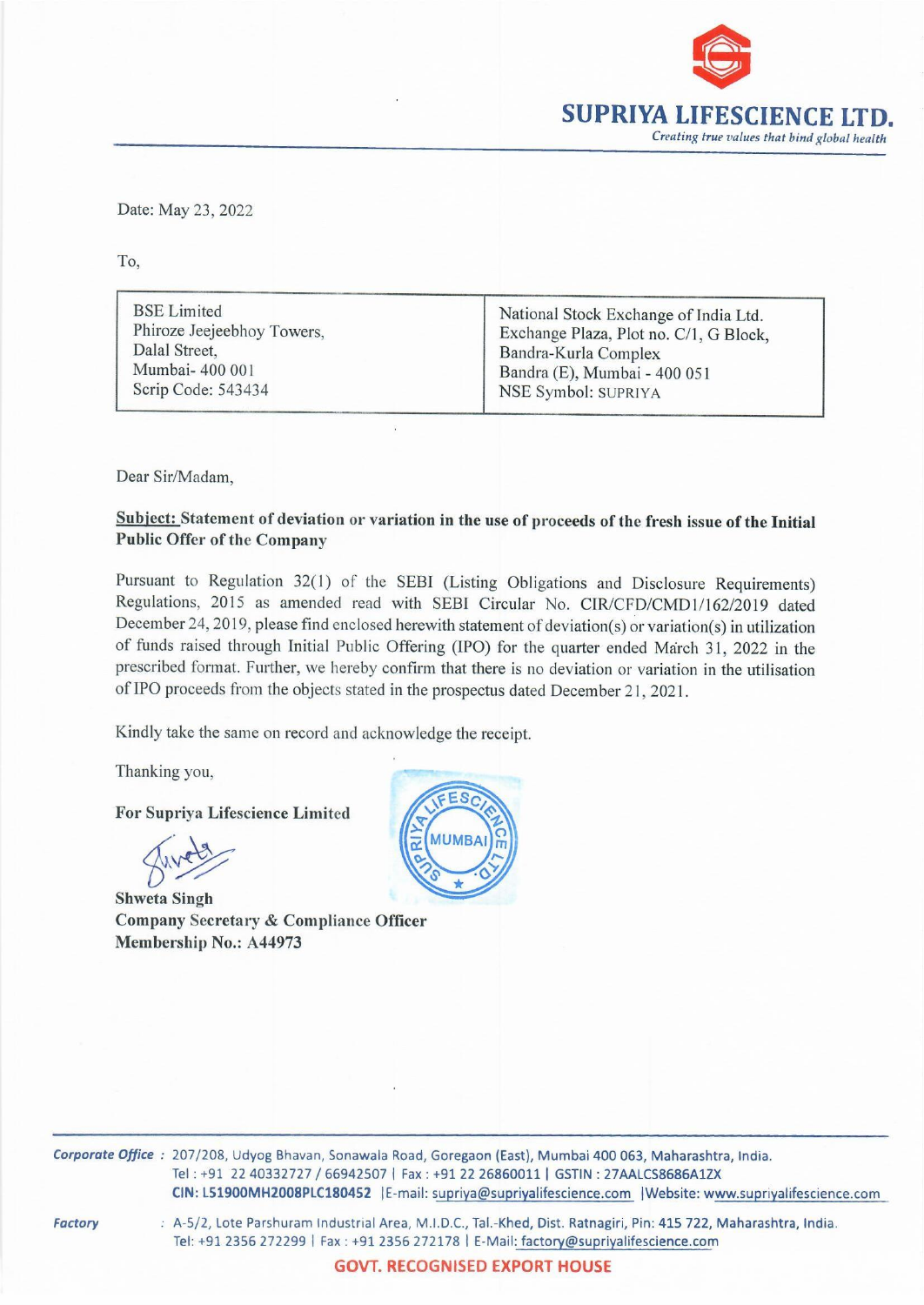

## Annexure A

## Annex<br>
Statement of Deviation / Varia Statement of Deviation / Variation in utilisation of funds raise

| <b>Annexure A</b>                                                                                                                                                                         |                                                                                                                                                                                                                   |  |  |
|-------------------------------------------------------------------------------------------------------------------------------------------------------------------------------------------|-------------------------------------------------------------------------------------------------------------------------------------------------------------------------------------------------------------------|--|--|
|                                                                                                                                                                                           | <b>SUPRIYA LIFESCIEN</b><br>Creating true values that bin                                                                                                                                                         |  |  |
|                                                                                                                                                                                           |                                                                                                                                                                                                                   |  |  |
|                                                                                                                                                                                           |                                                                                                                                                                                                                   |  |  |
|                                                                                                                                                                                           |                                                                                                                                                                                                                   |  |  |
|                                                                                                                                                                                           |                                                                                                                                                                                                                   |  |  |
|                                                                                                                                                                                           |                                                                                                                                                                                                                   |  |  |
| Statement of Deviation / Variation in utilisation of funds raise                                                                                                                          |                                                                                                                                                                                                                   |  |  |
| Name of listed entity                                                                                                                                                                     | Supriya Lifescience Limited                                                                                                                                                                                       |  |  |
| <b>Mode of Fund Raising</b>                                                                                                                                                               | Public Issues (Initial Public Offer)                                                                                                                                                                              |  |  |
| <b>Date of Raising Funds</b>                                                                                                                                                              | Issue Open Date: December 16, 2021<br>Issue Closing Date: December 20, 2021<br>Date of Listing: December 28, 2021<br>Offer for Sale: Rs.5,000 Million<br>Fresh Issue: Rs.2,000 Million<br>Total: Rs.7,000 Million |  |  |
| <b>Amount Raised</b>                                                                                                                                                                      |                                                                                                                                                                                                                   |  |  |
|                                                                                                                                                                                           | March 31, 2022                                                                                                                                                                                                    |  |  |
|                                                                                                                                                                                           | Applicable                                                                                                                                                                                                        |  |  |
|                                                                                                                                                                                           |                                                                                                                                                                                                                   |  |  |
| <b>Report filed for Quarter ended</b><br><b>Monitoring Agency</b><br>Monitoring Agency Name, if applicable                                                                                | <b>ICICI Bank Limited</b>                                                                                                                                                                                         |  |  |
|                                                                                                                                                                                           | No                                                                                                                                                                                                                |  |  |
|                                                                                                                                                                                           |                                                                                                                                                                                                                   |  |  |
| Is there a Deviation / Variation in use of funds raised<br>If yes, whether the same is pursuant to change in<br>terms of a contract or objects, which was approved<br>by the shareholders | Not Applicable                                                                                                                                                                                                    |  |  |
|                                                                                                                                                                                           | Not Applicable                                                                                                                                                                                                    |  |  |
|                                                                                                                                                                                           | Not Applicable                                                                                                                                                                                                    |  |  |
| If Yes, Date of shareholder Approval<br><b>Explanation for the Deviation / Variation</b><br><b>Comments of the Audit Committee after review</b><br>Comments of the auditors, if any       | No Comments<br>No                                                                                                                                                                                                 |  |  |



Corporate Office: 207/208, Udyog Bhavan, Sonawala Road, Goregaon (East), Mumbai 400 063, Maharashtra, India. Tel : +91 22 40332727 / 66942507 | Fax : +91 22 26860011 | GSTIN : 27AALCS8686A1ZX CIN: L51900MH2008PLC180452 | E-mail: supriya@supriyalifescience.com | Website: www.supriyalifescience.com

**Factory** 

STIN : 27AA<br><u>ience.com</u><br>Ratnagiri, l<br>@supriyalif<br>**OUSE** . A-5/2, Lote Parshuram Industrial Area, M.1.D.C., Tal.-Khed, Dist. Ratnagiri, Pin: 415 722, Maharashtra, India. Tel: +91 2356 272299 | Fax : +91 2356 272178 | E-Mail: factory@supriyalifescience.com GOVT. RECOGNISED EXPORT HOUSE